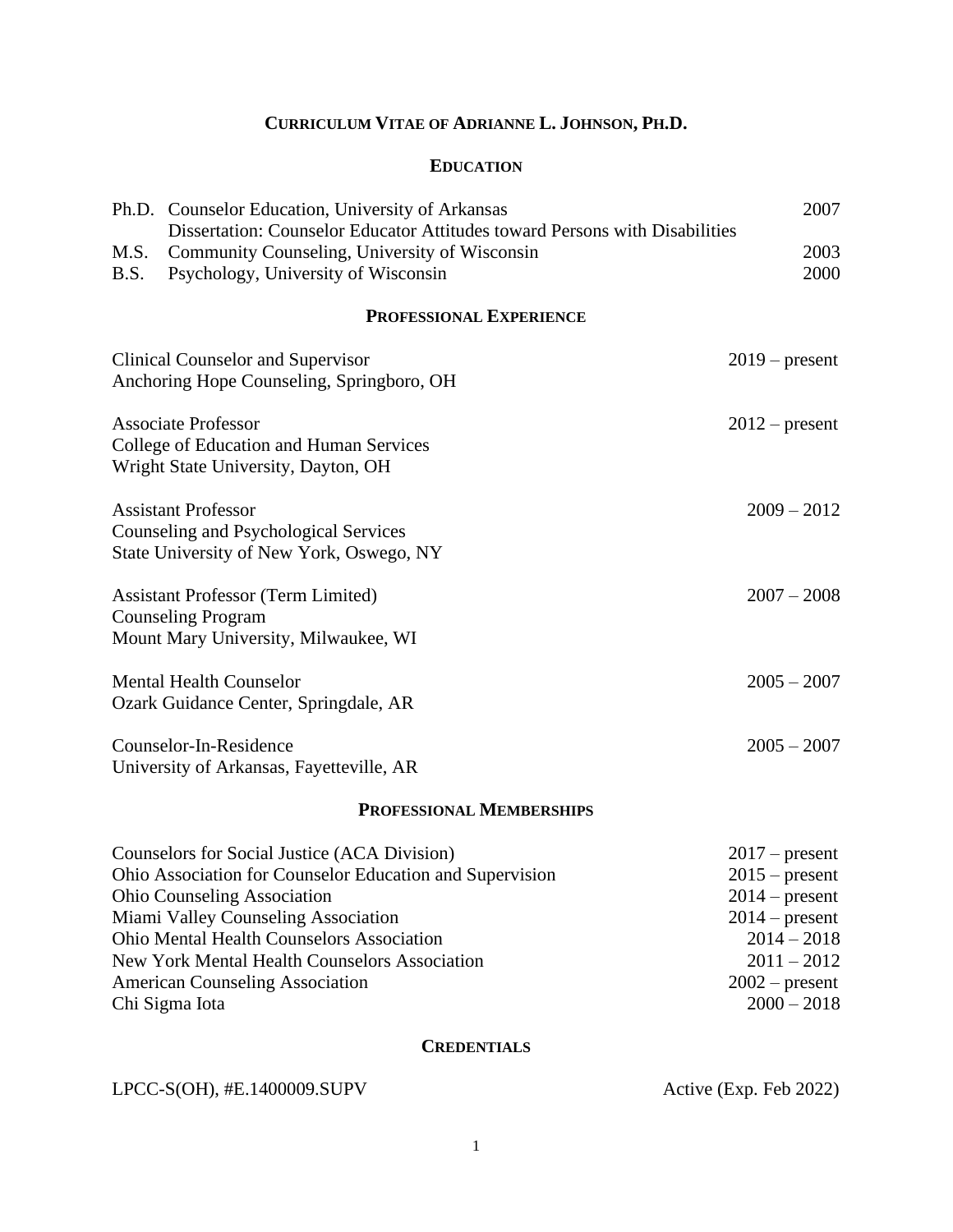| LPC (WI), #4008-125                                                      | Lapsed |
|--------------------------------------------------------------------------|--------|
| $LPC (AR)$ , #P0708042                                                   | Lapsed |
| Certified, Anti-Oppression Informed Practitioner (NASW)                  | 2018   |
| Certified, Mental Health First Aid Certification                         | 2018   |
| Certified, Instructional Design for Online Learning (IDOL) Certification | 2013   |

# **CLINICAL COURSES TAUGHT**

# Wright State University: Masters Level (2012 – present)

Career Counseling & Development Clinical Assessment in Counseling Practice Clinical Pathology in Counseling Counseling Theory and Practice Creation of Evidence Based Practice Crisis Counseling Group Process in Counseling Independent Study Individual and Group Practicum in Counseling Internship in Clinical Mental Health Counseling Multicultural Counseling Techniques of Counseling

# State University of New York – Oswego: Masters Level (2009 – 2012)

Contemporary Topics in CPS: Axis II Disorders Foundations of Mental Health Counseling & Consultation Internship: Mental Health Counseling Independent Study Psychological Foundations of Development Orientation to the Counseling Profession Professional Orientation & Ethics in Mental Health Counseling Research Methodology and Program Evaluation Vocational Development and Decision Making

# Mount Mary University Masters Level: (2008 – 2009)

Counseling Assessment and Program Evaluation Group Procedures in Counseling Psychopathology

# **STUDENT ADVISING**

# Academic

Academic Advisor 2013 – present Clinical Mental Health Counseling Program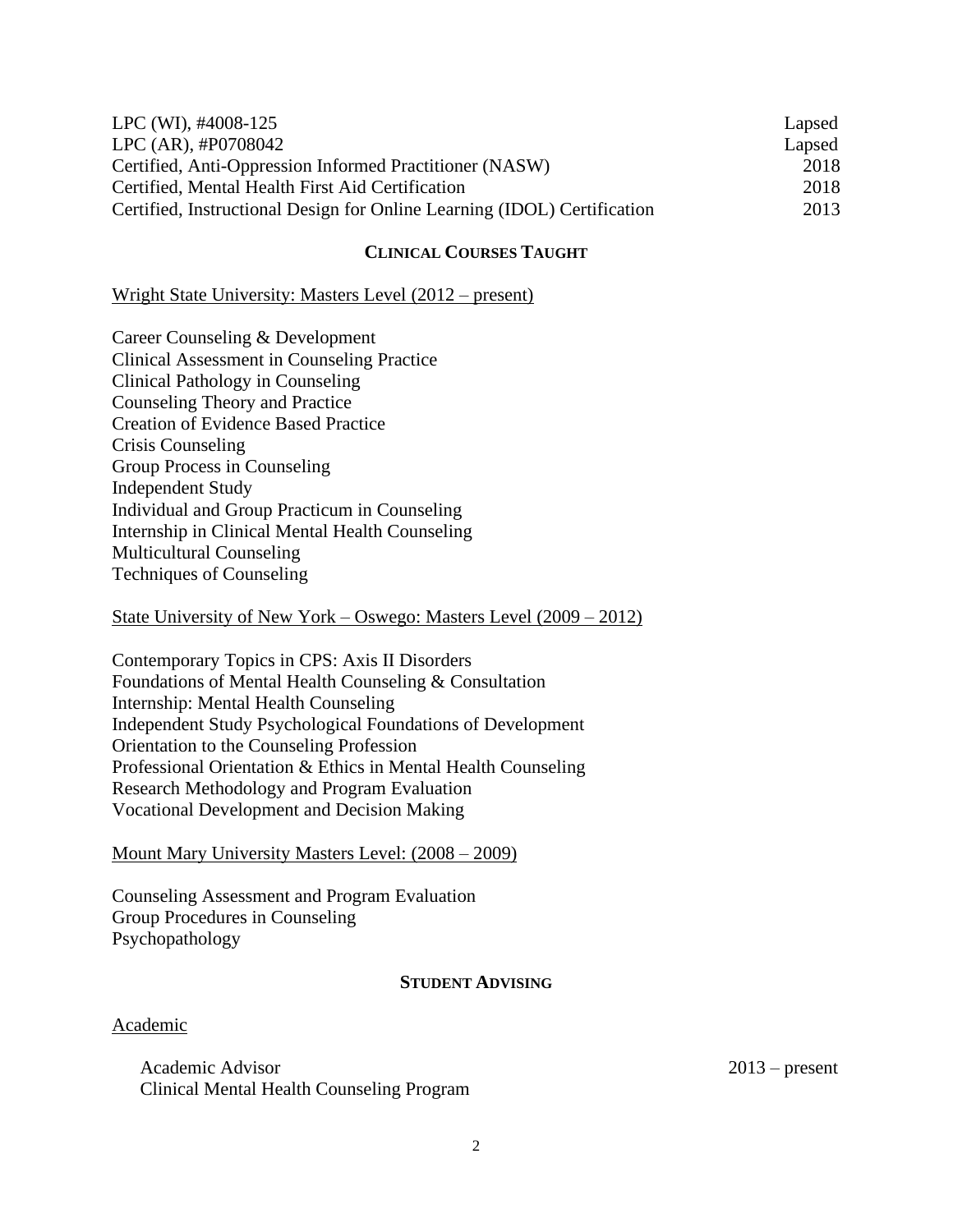## Wright State University

| <b>Academic Advisor</b>                     | $2009 - 2012$    |
|---------------------------------------------|------------------|
| Counseling & Psychological Services         |                  |
| State University of New York, Oswego, NY    |                  |
|                                             |                  |
| Academic Advisor                            | $2007 - 2008$    |
| <b>Counseling Program</b>                   |                  |
| <b>Mount Mary University</b>                |                  |
|                                             |                  |
| <b>Student Honor Society</b>                |                  |
| <b>Faculty Advisor and Chapter Founder</b>  | $2017$ – present |
| Ohio Counselors for Social Justice          |                  |
| Wright State University Chapter             |                  |
|                                             |                  |
| <b>Primary Faculty Advisor</b>              | $2013 - 2018$    |
| Chi Sigma Iota International Honor Society  |                  |
| <b>Wright State University Chapter</b>      |                  |
|                                             |                  |
| Primary Faculty Advisor and Chapter Founder | $2008 - 2009$    |
| Chi Sigma Iota International Honor Society  |                  |
| <b>SUNY-Oswego Chapter</b>                  |                  |
| <b>THESIS ADVISING</b>                      |                  |
|                                             |                  |

#### **THESIS ADVISING**

Kimberly Boeh, Sign Language Interpreting 2015 Western Oregon University

# **SCHOLARSHIP UNDER REVIEW**

Bagmi, D., Farrell, I., Vashisht, K., Gantt, A., Simpson, E., & **Johnson, A.L.** (submitted Jul 2020). How do we teach Social Justice? A cross-disciplinary synthesis of Social Justice Andragogy. *Education, Citizenship and Social Justice*. (R)

### **PUBLICATIONS**

# Journals

- 1. Johnson, A.L. (2020). Exploring the influence of gender, race, and academic rank on faculty bullying in Counselor Education. *Journal of Counseling and Psychology, 3*(1). (R)
- 2. **Johnson, A.L.** (2020, Apr 27). The psychosocial impact of COVID-19 on Asian-Americans: Counselor interventions and considerations. Counseling Today Online. (NR)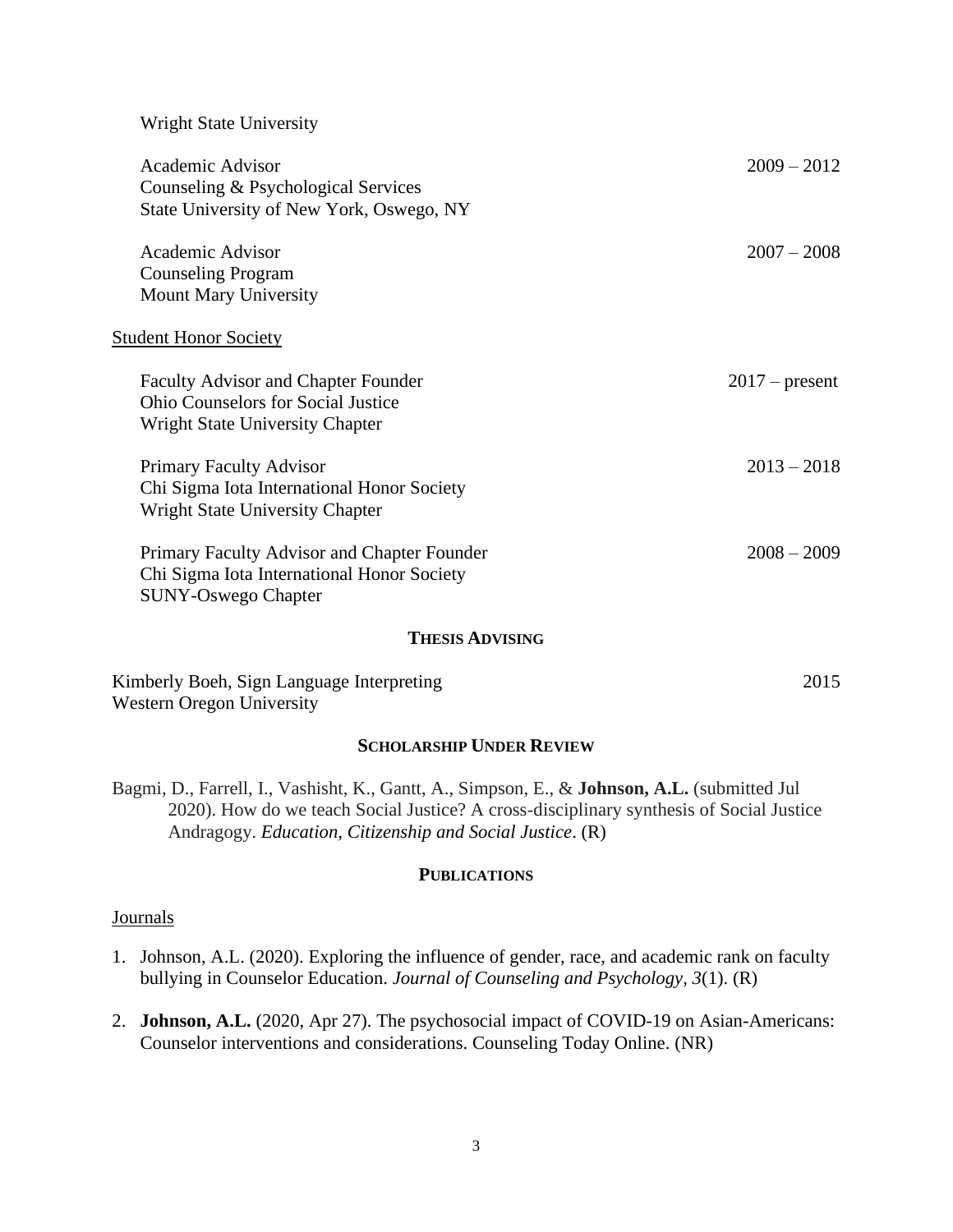- 3. **Johnson, A.L**., DuVivier, R., & Hambright, G.W. (2017). Shared university governance: Faculty Perceptions on involvement and leadership. *The Journal of the OCPEA, 4*(1), 10-26. (R)
- 4. DuVivier, R., Lee, C., & **Johnson, A.L**. (2017). Applying the ACPA/NASPA competencies in the development of a student affairs professional preparation program in the United Kingdom. *Journal of the Australian and New Zealand Student Services Association, 25*(2),  $15-38. (R)$
- 5. Clark, N.C., Heilmann, S.G., **Johnson, A.L.**, & Taylor, R. (2016). The impact of formal mentoring on freshmen expectations, graduation rates, and GPAs. *The Journal of the OCPEA, 3*(1), 52-76. (R)
- 6. **Johnson, A.L.** (2014). MMORPG addiction in women: Diagnosis and treatment. *VISTAS.*  Alexandria, VA: American Counseling Association. (R)
- 7. **Johnson, A.L.** (2013). Counseling the polyamorous client: Implications for competent practice. *VISTAS.* Alexandria, VA: American Counseling Association. (R)
- 8. **Johnson, A.L.** (2010). Theoretical orientation and discipline of practice as influences on attitudes of counselor educators toward persons with disabilities. *VISTAS.* Alexandria, VA: American Counseling Association. (R)
- 9. **Johnson, A.L.**, Featherston, L.W., & Maldonado, J.M. (2008). Dyscalculia, assessment, and student career efficacy: Implications for college counselors. *VISTAS online*. Alexandria, VA: American Counseling Association. (R)
- 10. Norman, D.M., Habanek, D., & **Johnson, A.L.** (2007). The effects of multicultural educational experiences toward the inclusion of the People-Difference categories of obesity and disability within the context of diversity. *Journal of the Mississippi Counseling Association, 8*(1), 45-56. (R)
- 11. Brescia, W., Shadden, B., & **Johnson, A.L.** (2005, Spring). Computer use among adults aged eighty years and above. *Connections for an Ageless Society, 1*, 12-14. (R)
- 12. **Johnson, A.L.** (2005). Adult children and aging parents: A guide for counselors. In Walz, G. R., & Yep, R. K. (Eds.), *VISTAS: Compelling Perspectives on Counseling* (pp. 93-97). Alexandria, VA: American Counseling Association. (R)
- 13. **Johnson, A.L.**, Brescia, W., & Shadden, B. (December, 2004). Seniors and computer use: What do we know? *Perspectives on Gerontology, 9*(2), 4-9. (R)

# Book Chapters

14. Getch, Y.Q., Noel, C., & **Johnson, A.L.** (2020). Counseling individuals with disabilities. In G. J. McAuliffe (Eds.), *Culturally Alert Counseling* (3<sup>rd</sup> ed., pp. 443-472). Sage. (R)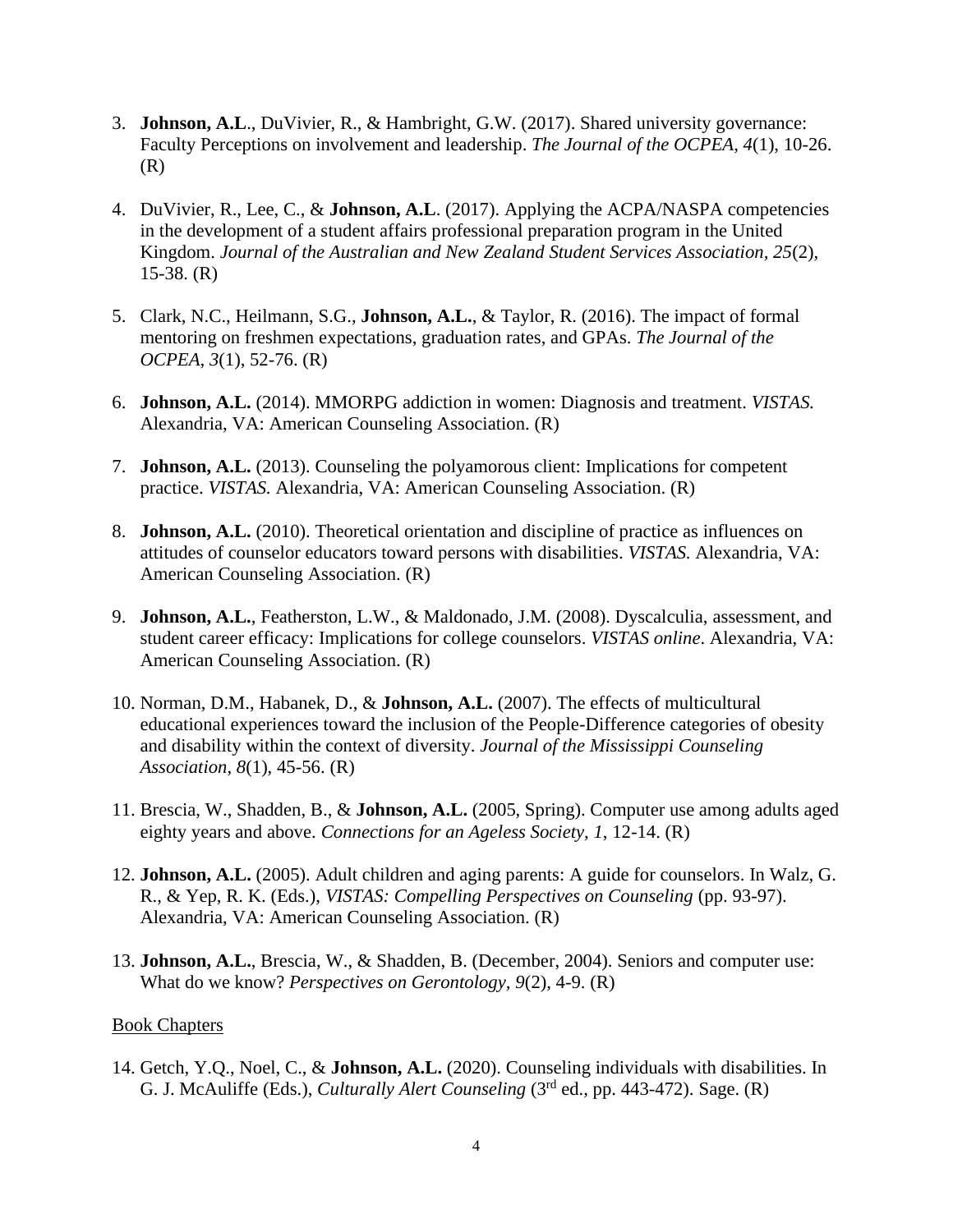- 15. **Johnson, A.L.**, Hill, T.M., & Adams, N. (2020). White Americans of European descent. In G. J. McAuliffe (Eds.), *Culturally Alert Counseling* (3<sup>rd</sup> ed., pp. 205-229). Sage. (R)
- 16. **Johnson, A.L.** (2019). 12-step facilitation of treatment. In D. Capuzzi, & M. D. Stauffer (Eds.), *Foundations of Addictions Counseling* (4<sup>th</sup> ed., pp. 252-273). Pearson. (R)
- 17. **Johnson, A.L.**, & Anderson, E.D. (2016). Birth and infancy: Emotional and social development. In D. Capuzzi, & M. D. Stauffer (Eds.), *Human Growth and Development* (pp. 151-176). Wiley. (R)
- 18. **Johnson, A.L.** (2016). Psychoanalytic theory. In D. Capuzzi, D. & D. R. Gross (Eds.), *Counseling and psychotherapy: Theories and interventions (pp. 73-96). Alexandria, VA:* American Counseling Association. (R)
- 19. **Johnson, A.L.** (2015). 12-step facilitation of treatment. In D. Capuzzi, & M. D. Stauffer (Eds.), *Foundations of Addictions Counseling* (3rd ed., pp. 263-284). Boston, MA: Allyn and Bacon. (R)
- 20. Getch, Y.Q., & **Johnson, A.L.** (2012). Persons with disabilities. In G. J. McAuliffe (Eds.), Culturally Alert Counseling (2<sup>nd</sup> ed., pp. 505-539). Boston, MA: Sage. (R)
- 21. **Johnson, A.L.** (2011). 12-step facilitation of treatment. In D. Capuzzi, & M. D. Stauffer (Eds.), *Foundations of Addictions Counseling* (2<sup>nd</sup> ed., pp. 263-284). Boston, MA: Allyn and Bacon. (R)
- 22. **Johnson, A.L.** (2010). Psychoanalytic theory. In D. Capuzzi, D. & D. R. Gross (Eds.), *Counseling and psychotherapy: Theories and interventions (pp. 59-76). Alexandria, VA:* American Counseling Association. (R)
- 23. **Johnson, A.L.**, & Breggin, P. (2010). The imprinters: Surviving the unlived lives of our parent (2008). In *Ethical Human Psychology and Psychiatry, 12*(3), (pp. 227-228). NY: Springer. (R)
- 24. **Johnson, A.L.** (2008). 12-step facilitation of treatment. In D. Capuzzi, & M. D. Stauffer (Eds.), *Foundations of Addictions Counseling* (pp. 244-267). Boston, MA: Allyn and Bacon. (R)

# Encyclopedia Entries

25. **Johnson, A.** (2020). Faculty governance. In M. David & M. Amey (Eds.), *The SAGE encyclopedia of higher education* (Vol. 2, pp. 510-513). London: SAGE Publications, Ltd. doi: 10.4135/9781529714395.n194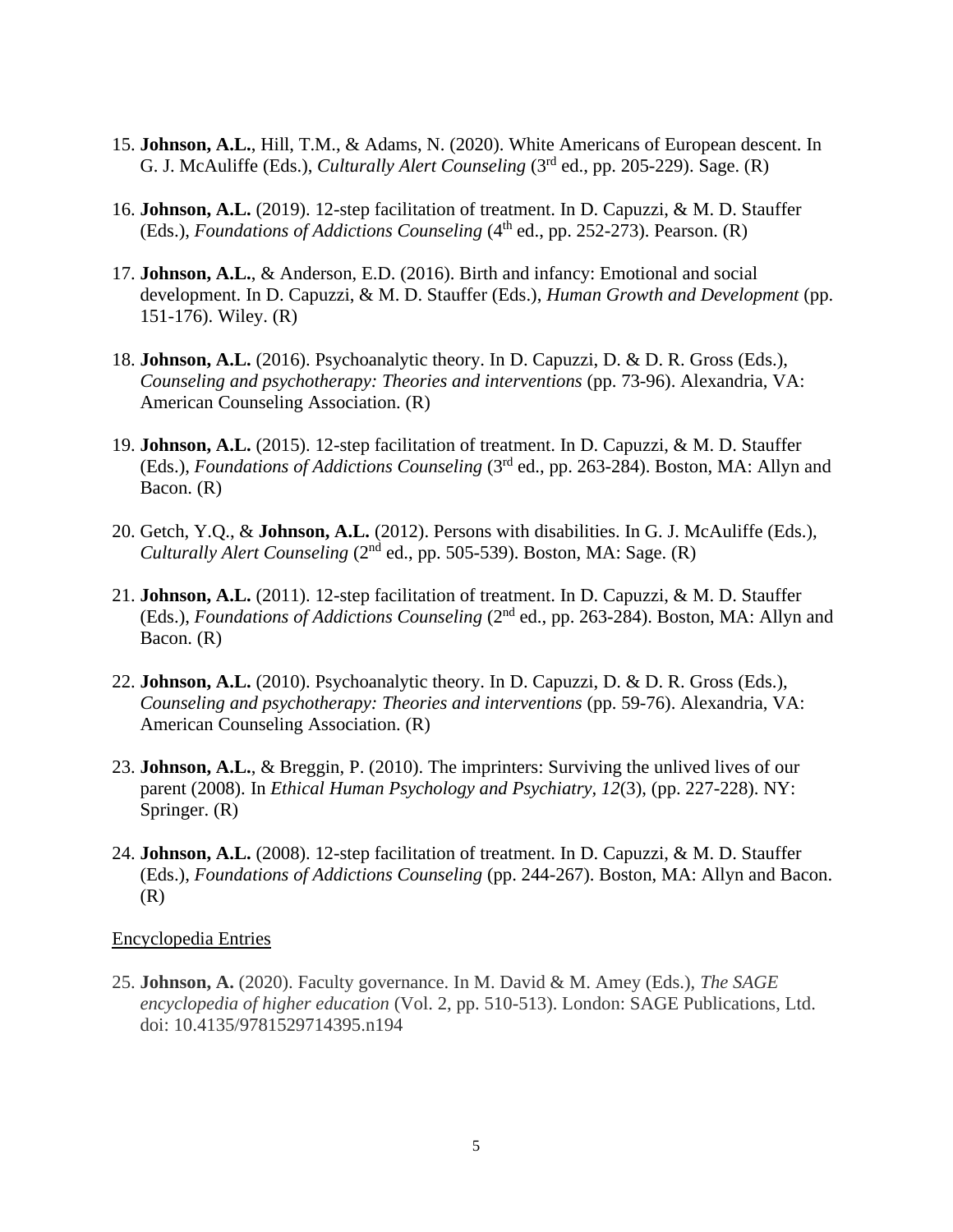- 26. **Johnson, A.L.** (2016). Hospice. In J. Carlson & S.B. Dermer (Eds.). *The SAGE Encyclopedia of Marriage, Family, and Couples Counseling (Vol. 4, pp. 808-812). London:* SAGE Publications, Ltd. doi http://dx.doi.org/10.4135/9781483369532.n245
- 27. **Johnson, A.L.** (2016). Humanistic family therapy. In J. Carlson & S.B. Dermer (Eds.). *The SAGE Encyclopedia of Marriage, Family, and Couples Counseling* (Vol. 4, pp. 815-819). London: SAGE Publications, Ltd. doi: http://dx.doi.org/10.4135/9781483369532.n247
- 28. **Johnson, A.L.** (2016). Intimacy, specific threats to. In J. Carlson & S.B. Dermer (Eds.). *The SAGE Encyclopedia of Marriage, Family, and Couples Counseling* (Vol. 4, pp. 918-922). London: SAGE Publications, Ltd. doi: http://dx.doi.org/10.4135/9781483369532.n278
- 29. **Johnson, A.L.** (2016). Relational diagnoses. In J. Carlson & S.B. Dermer (Eds.). *The SAGE Encyclopedia of Marriage, Family, and Couples Counseling* (Vol. 4, pp. 1380-1384). London: SAGE Publications, Ltd. doi: http://dx.doi.org/10.4135/9781483369532.n415
- 30. **Johnson, A.L.** (2016). Structural determinism. In J. Carlson & S.B. Dermer (Eds.). *The SAGE Encyclopedia of Marriage, Family, and Couples Counseling* (Vol. 4, pp. 1611-1614). London: SAGE Publications, Ltd. doi: http://dx.doi.org/10.4135/9781483369532.n484
- 31. **Johnson, A.L.** (2016). Systems, subsystems, and metasystems. In J. Carlson & S.B. Dermer (Eds.). *The SAGE Encyclopedia of Marriage, Family, and Couples Counseling* (Vol. 4, pp. 1670-1675). London: SAGE Publications, Ltd. http://dx.doi.org/10.4135/9781483369532.n501

# **REFEREED PRESENTATIONS**

- 1. **Johnson, A.L.**, & White, R. (2019). *The Ethics of Anti-oppression Informed Practice*. Miami Valley Counseling Association, Tipp City, OH. (R)
- 2. **Johnson, A.L.**, & White, R. (2018). *Anti-oppression Informed Practice*. All Ohio Counselors Conference, Columbus, OH. (R)
- 3. **Johnson, A.L.**, Duvivier, R., Kutsko, K., Sletten, P. (2018). *Assessing client personality development*. Ohio Counseling Association, Cleveland, OH. (R)
- 4. Hill, T.M., & **Johnson, A.L**. (2016). *Techniques based upon Gestalt principles*. American Counseling Association, Montreal, Canada. (R)
- 5. Bashir, H.A., & **Johnson, A.L.** (2015). *Building empowerment, resilience, and resources for victims in domestic violence relationships*. Stand Strong, Be Strong Conference, Dayton, OH.  $(R)$
- 6. **Johnson, A.L.** (2015). *Applying Neuroscience for Optimal Learning in the Counselor Education Classroom*. Association for Counselor Education and Supervision, Philadelphia, PA. (R)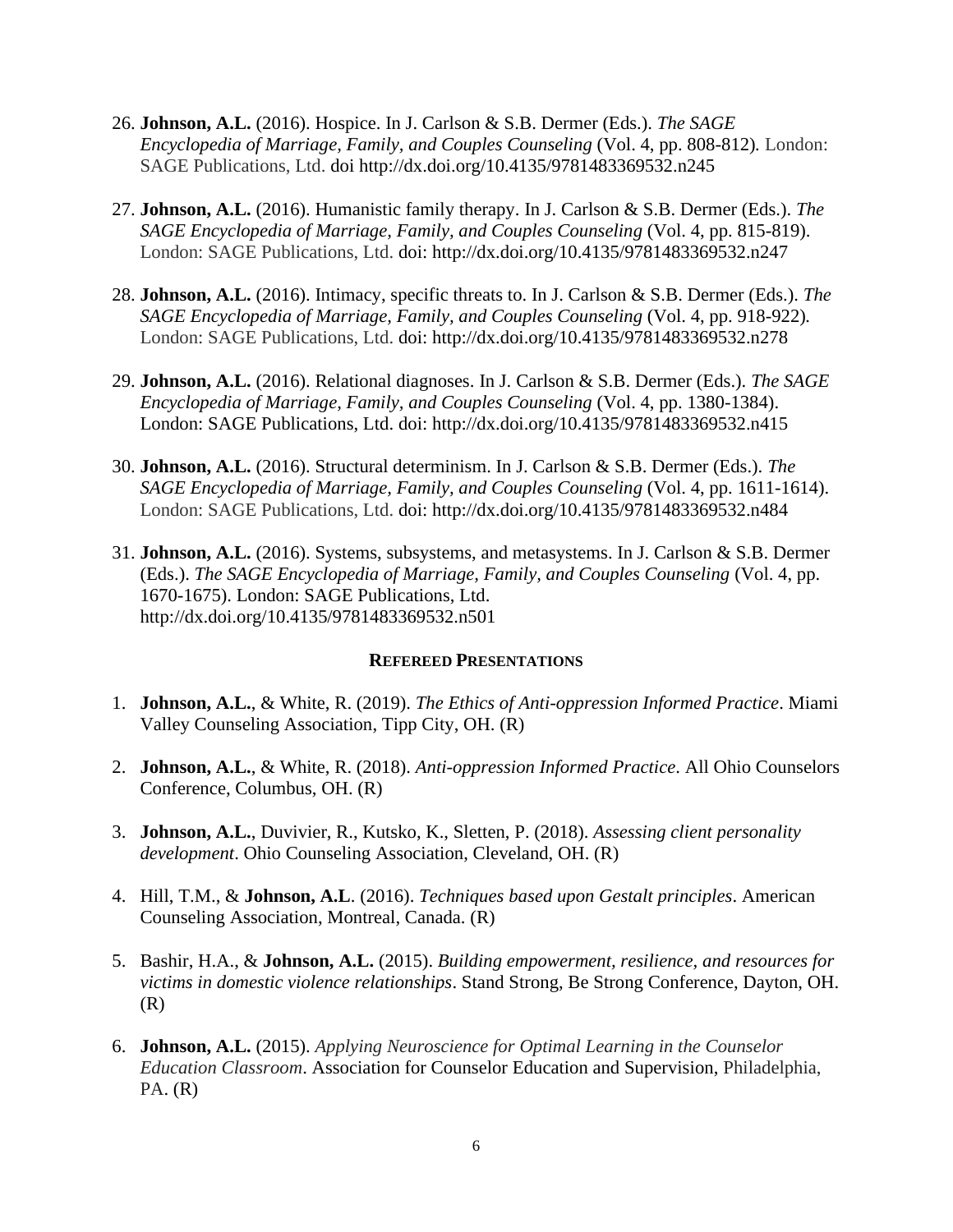- 7. **Johnson, A.L.**, & Bashir, H.A. (2015). *Brief Interventions for Serious Mental Health Diagnoses Using Contemporary Psychoanalytic Practices*. All Ohio Counselors Conference, Columbus, OH. (R)
- 8. **Johnson, A.L.** (2014). *MMORPG addiction in women: Diagnosis and treatment.* American Association of Behavioral and Social Sciences, Las Vegas, NV. (R)
- 9. **Johnson, A.L.** (2014). *Teacher training in student retention.* Professional Development Schools National Conference, Las Vegas, NV. (R)
- 10. **Johnson, A.L.** (Sep. 2012). *Attitudes of mental health counselors toward polyamorous relationships: Implications for competent practice*. North Atlantic Region Association for Counselor Education and Supervision, Niagara Falls, NY. (R)
- 11. **Johnson, A.L.**, & Maldonado, J. (Apr. 2012). *Facilitating empathy in multicultural mental health education.* Empathic Therapy Conference, Syracuse, NY. (R)
- 12. **Johnson, A.L.**, & Maldonado, J. (Oct. 2011). *Theoretical orientation and discipline of practice as influences on attitudes of counselor educators toward persons with disabilities*. Association for Counselor Education and Supervision, Nashville, TN. (R)
- 13. Fiorini, J., **Johnson, A.L.**, Woolley, K., Halstead. A., & Scialdone, J. (Oct. 2011). *Integrating private practice issues into the curriculum.* Association for Counselor Education and Supervision, Nashville, TN. (R)
- 14. **Johnson, A.L.** (Apr. 2011). *Double-jeopardy: Providing culturally competent care to clients with multi-axial diagnoses*. Empathic Therapy Conference, Syracuse, NY. (R)
- 15. **Johnson, A.L.** (Jan. 2009). *College mental health: Best practices in preparation, intervention, and action*. Hawaii International Conference on Education, Honolulu, HI. (R)
- 16. **Johnson, A.L.** (July 2008). *Students with disabilities in higher education: Legislative issues and implications for counselors*. Association on Higher Education and Disabilities, Reno,  $NV. (R)$
- 17. **Johnson, A.L.** (Jan. 2007). *Students with disabilities in postsecondary education: Barriers to success and implications for professionals*. Hawaii International Conference on Education, Honolulu, HI. (R)
- 18. **Johnson, A.L.** (2007). *Ethics for mental health professionals*. Community Counseling Program Presentation, Mount Mary College, Milwaukee, WI. (R)
- 19. **Johnson, A.L.** (Apr. 2006). *Students with disabilities in postsecondary education: Barriers to success and implications for professionals*. American Counseling Association, Montreal, Canada. (R)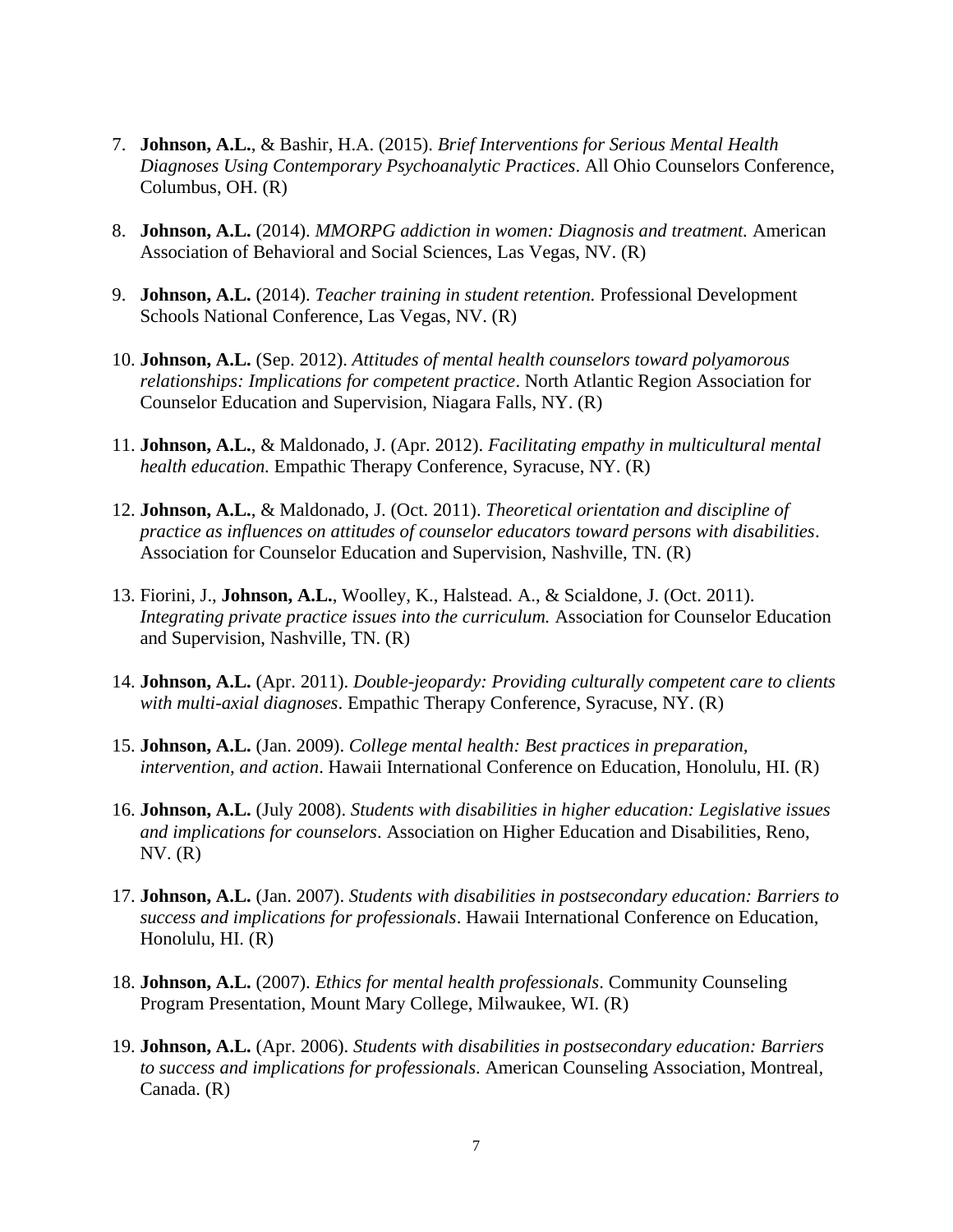- 20. **Johnson, A.L.** (Apr. 2006). *Older adults and computer use: Panel discussion*. American Counseling Association, joint conference with Canadian Counseling Association, Montreal, Canada. (R)
- 21. **Johnson, A.L.** (Apr. 2005). *Adult children of aging parents: A guide for counselors*. American Counseling Association, Atlanta, GA. (R)
- 22. **Johnson, A.L.** (Nov. 2004). *Adult children of aging parents: A guide for professionals*. Partnerships for Aging Conference, Kansas City, MO. (R)
- 23. **Johnson, A.L.**, & Brescia, W. (Nov. 2004). *The relationship between gender and education level on self-efficacy in relation to computer use among older adults*. Partnerships for Aging Conference, Kansas City, MO. (R)
- 24. **Johnson, A.L.** (Jan. 2004). Online communities and special populations: *Benefits, challenges, and the future*. Southern Educational Technology Conference, Fayetteville, AR. (R)
- 25. Maldonado, J.M., & **Johnson, A.L.** (Nov. 2003). *Latino Families: La Familia*. Arkansas Counseling Association Conference, Hot Springs, AR. (R)

# **GRANTS**

**Johnson, A.L.,** Principle Investigator, Heilmann, S., & Taylor, R. Co-Investigators (2014 – 2015). *Freshman Focus.* Wright State University Partnership Grant. Proposal amount: \$1000. (Funded)

Huber, M., Principle Investigator, **Johnson, A.L.,** & Anderson, E.D., Co-Investigators (2014 – 2015). *Course Innovation: Student Engagement and Alternative Delivery.* Wright State University Course Innovation Grant. Proposal amount: \$12,475. (Funded)

# **ACADEMIC SERVICE**

Wright State University (2012 – present)

University Community Standards and Student Conduct Committee 2019 – present College Representative, University Faculty Senate Executive Council 2017 – 2018 College Representative, Academic Organization Review Committee 2017 – 2018 Faculty Senate Representative, University Diversity Advisory Committee 2017 – 2018 College Representative, University Faculty Senate 2016 – 2018

| College                       |                  |
|-------------------------------|------------------|
| Co-Chair, Diversity Committee | $2019 - 2020$    |
| Member, Diversity Committee   | $2018$ – present |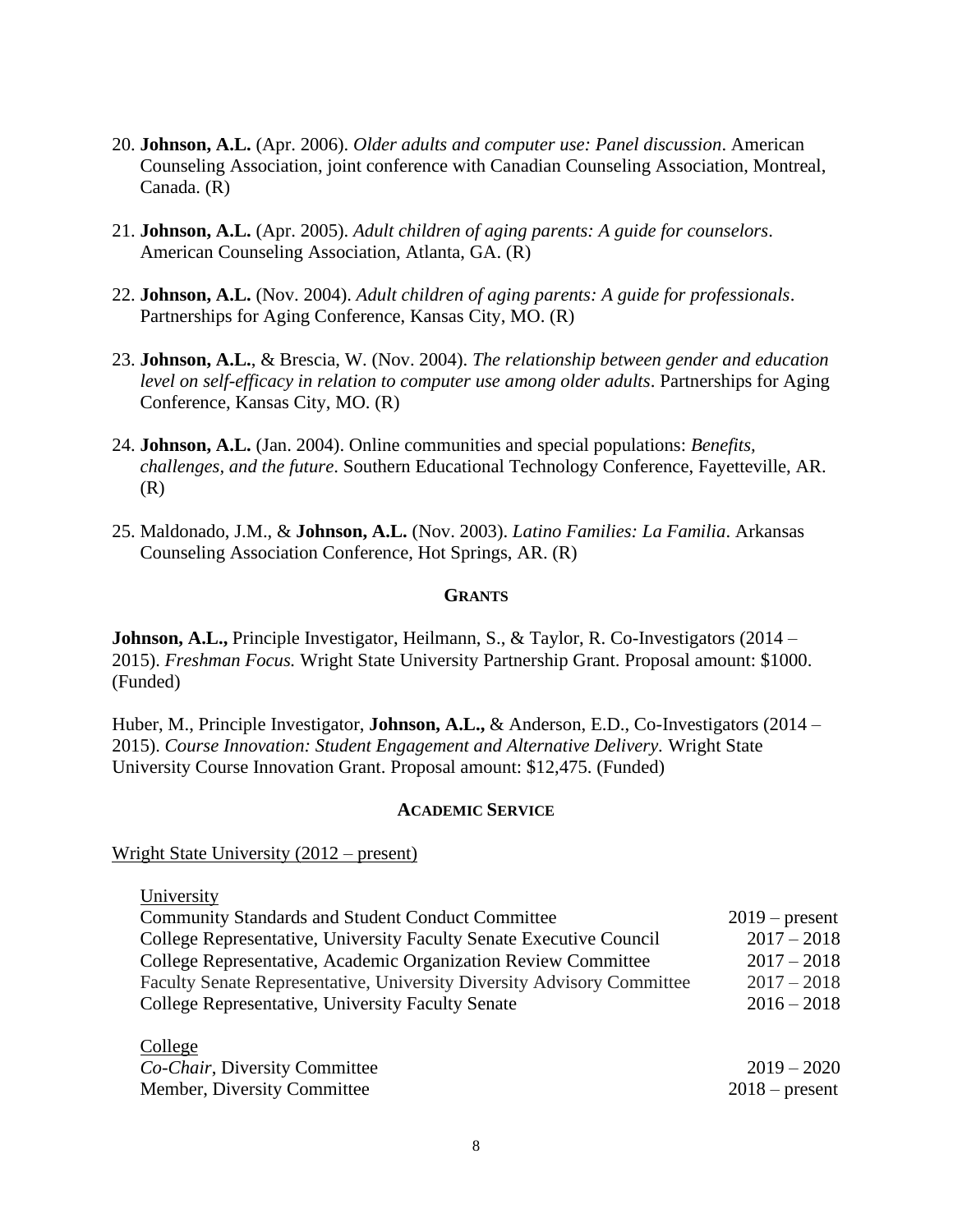| Member, Mentoring Committee                                               | $2016 - 2017$    |
|---------------------------------------------------------------------------|------------------|
| Chair, Nominations and Elections Committee                                | $2015 - 2016$    |
| Department Representative, College Faculty Senate                         | $2014 - 2016$    |
| Member, Nominations and Elections Committee                               | $2013 - 2014$    |
| Chair, Undergraduate Student Affairs Committee                            | $2013 - 2014$    |
| Member, Undergraduate Student Affairs Committee                           | $2012 - 2013$    |
|                                                                           |                  |
| Department                                                                |                  |
| Member, CMHC Advisory Committee                                           | $2016$ – present |
| Member, Search Committee for CMHC Faculty Position                        | $2014 - 2015$    |
| Member, Search Committee for SC Faculty Position                          | $2014 - 2015$    |
| State University of New York – Oswego $(2009 – 2012)$                     |                  |
|                                                                           |                  |
| University                                                                |                  |
| Civic Engagement Coalition                                                | $2011 - 2012$    |
| <b>Student Conduct Committee</b>                                          | $2009 - 2012$    |
| <b>University Faculty Council</b>                                         | $2010 - 2012$    |
| College                                                                   |                  |
| Member, Disability Services Committee                                     | $2011 - 2012$    |
| Member, Academic Outreach Committee                                       | $2011 - 2012$    |
| Project Coordinator, Global Advisory Committee                            | $2010 - 2011$    |
| Secretary, Technology Committee                                           | $2009 - 2010$    |
|                                                                           |                  |
| Department                                                                |                  |
| <b>Program Assessment Committee</b>                                       | $2009 - 2012$    |
| <b>PROFESSIONAL SERVICE</b>                                               |                  |
| National                                                                  |                  |
| Professional Advocacy Training Taskforce, ACA                             | $2019 - 2021$    |
| Counselors for Social Justice Curriculum Taskforce, ACA Division          | $2019 - 2021$    |
| Professional Standards Committee, ACA                                     | $2007 - 2008$    |
| <b>Strategic Planning Committee, ACA</b>                                  | $2005 - 2007$    |
|                                                                           |                  |
| <b>State</b>                                                              |                  |
| President, Ohio Counseling Association                                    | $2018 - 2019$    |
| Chair, Distance Learning Task Force, Ohio Counseling Association          | $2017 - 2018$    |
| Member, University Collaboration Against Trafficking (UCAT)               | $2017 - 2019$    |
| Member, University of Toledo Human Trafficking & Social Justice Institute | $2017 - 2020$    |
| Chair, Ohio Counseling Association, Leadership Development Committee      | $2015 - 2017$    |
| <b>Local</b>                                                              |                  |
| Member, Miami Valley Counseling Association, Executive Council            | $2015$ – present |
|                                                                           |                  |